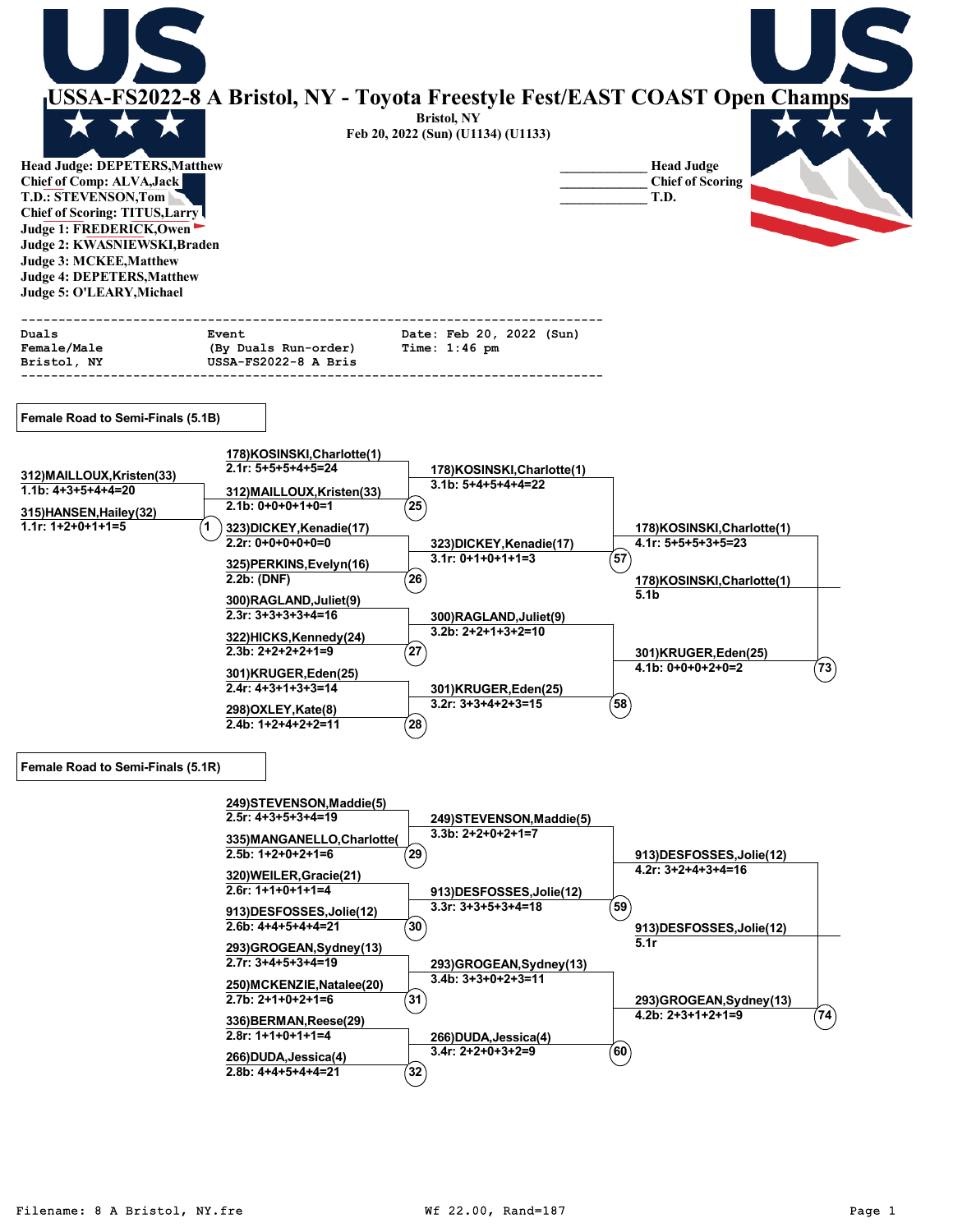Female/Male (By Duals Run-order)<br>Bristol, NY USSA-FS2022-8 A Bris USSA-FS2022-8 A Bris

Duals Event Event Date: Feb 20, 2022 (Sun)<br>Female/Male (By Duals Run-order) Time: 1:46 pm



| 233) SLETTENE, Skylar (10) | $3.7r: 2+2+2+3+2=11$      | 63 |                        |  |
|----------------------------|---------------------------|----|------------------------|--|
| $2.14b: 5+4+5+4+4=22$      | $38^{\circ}$              |    | 217) MICHAUD, Dory (7) |  |
| 302)JOHNSON, Victoria(15)  |                           |    | 5.2r                   |  |
| $2.15r: 4+3+3+3+4=17$      | 302)JOHNSON, Victoria(15) |    |                        |  |
| 211)DOWLING, Alexandra(18) | $3.8b: 1+1+0+2+1=5$       |    |                        |  |
| $2.15b: 1+2+2+2+1=8$       | 39                        |    | 203)LEWIS, Taylor(2)   |  |
| 345)KELLEHER, Maeve(31)    |                           |    | $4.4b: 0+0+0+0+0=0$    |  |
| $2.16r$ : 1+1+0+2+1=5      | 203)LEWIS, Taylor(2)      |    |                        |  |
| 203)LEWIS, Taylor(2)       | $3.8r: 4+4+5+3+4=20$      | 64 |                        |  |
| $2.16b: 4+4+5+3+4=20$      | 40                        |    |                        |  |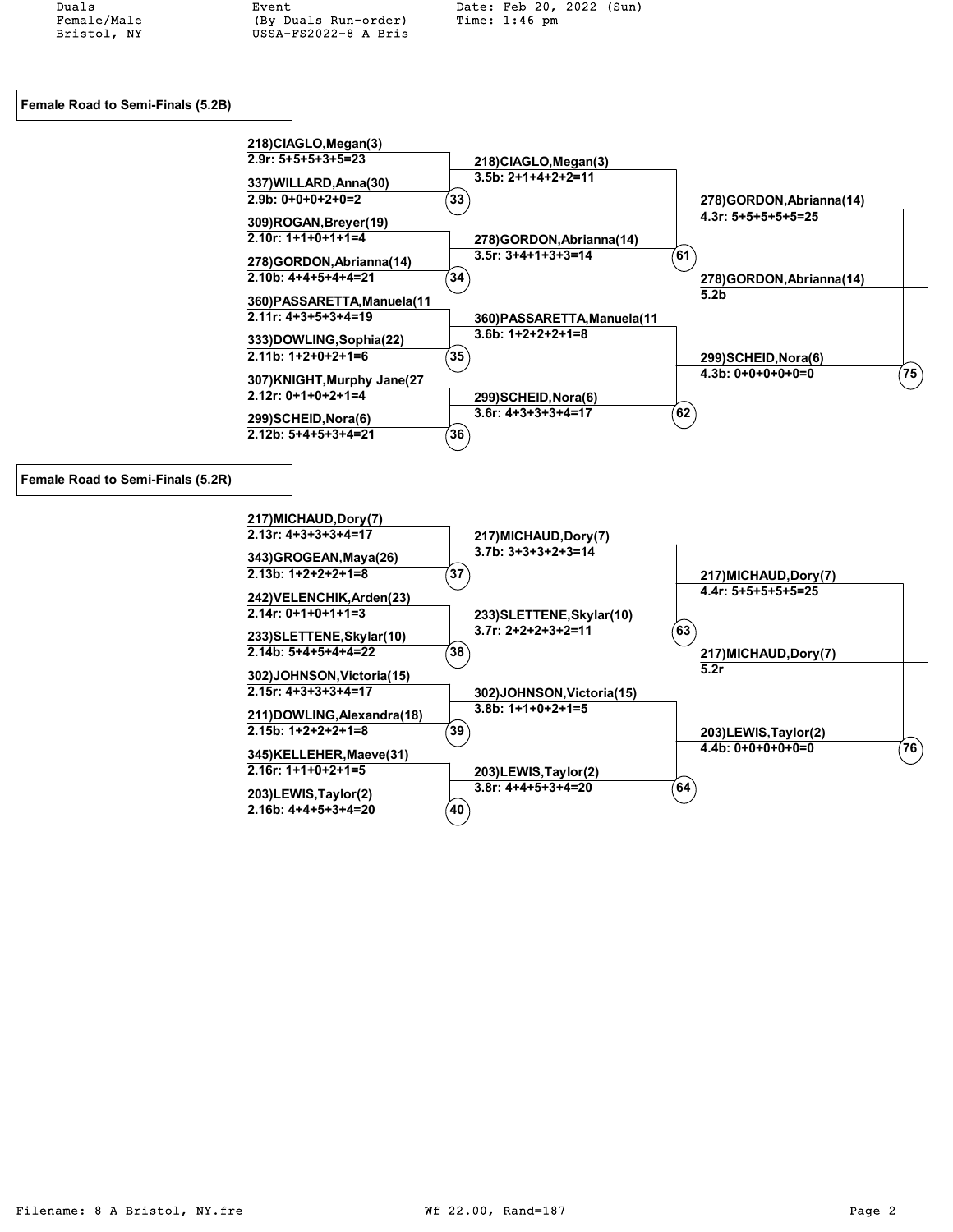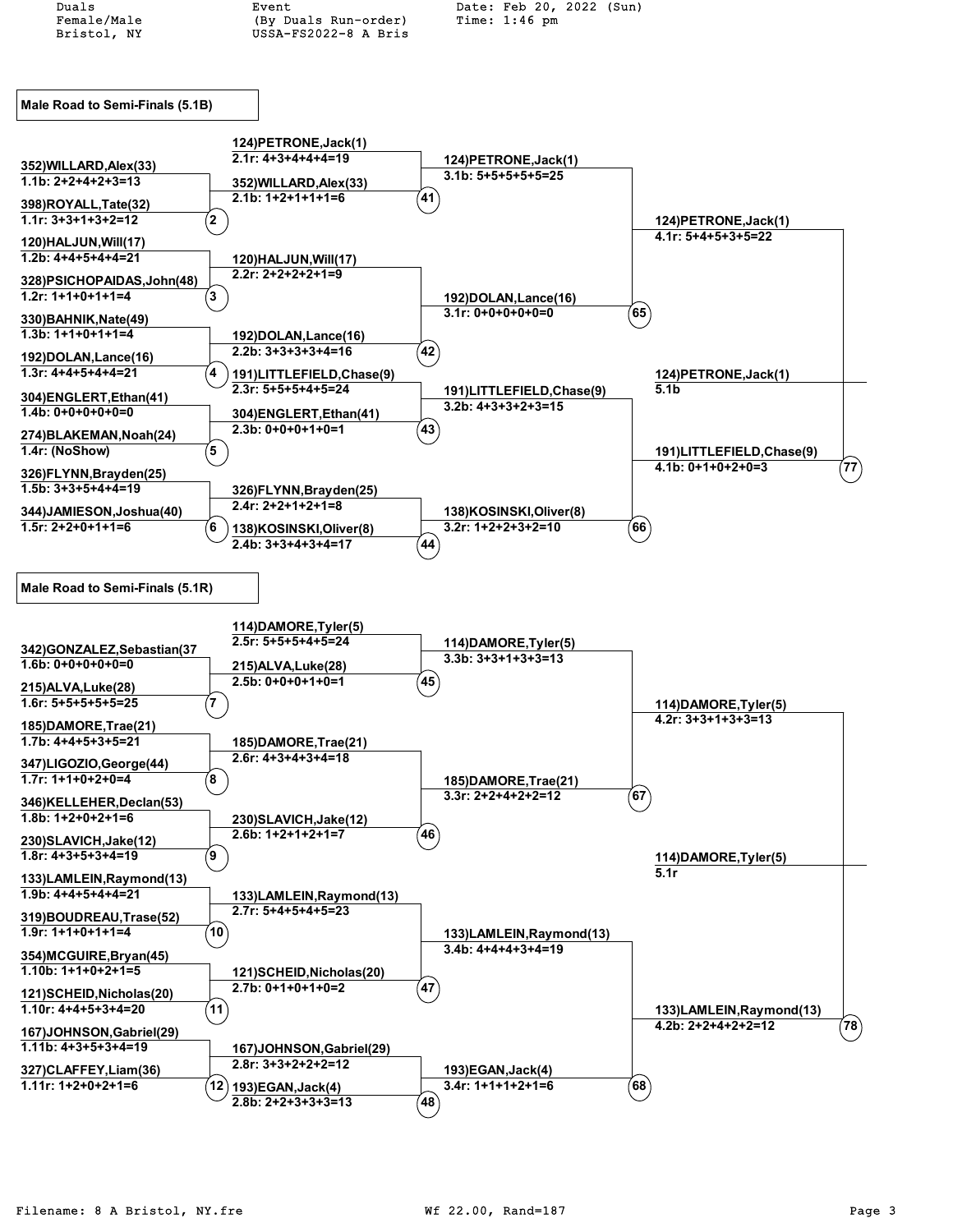